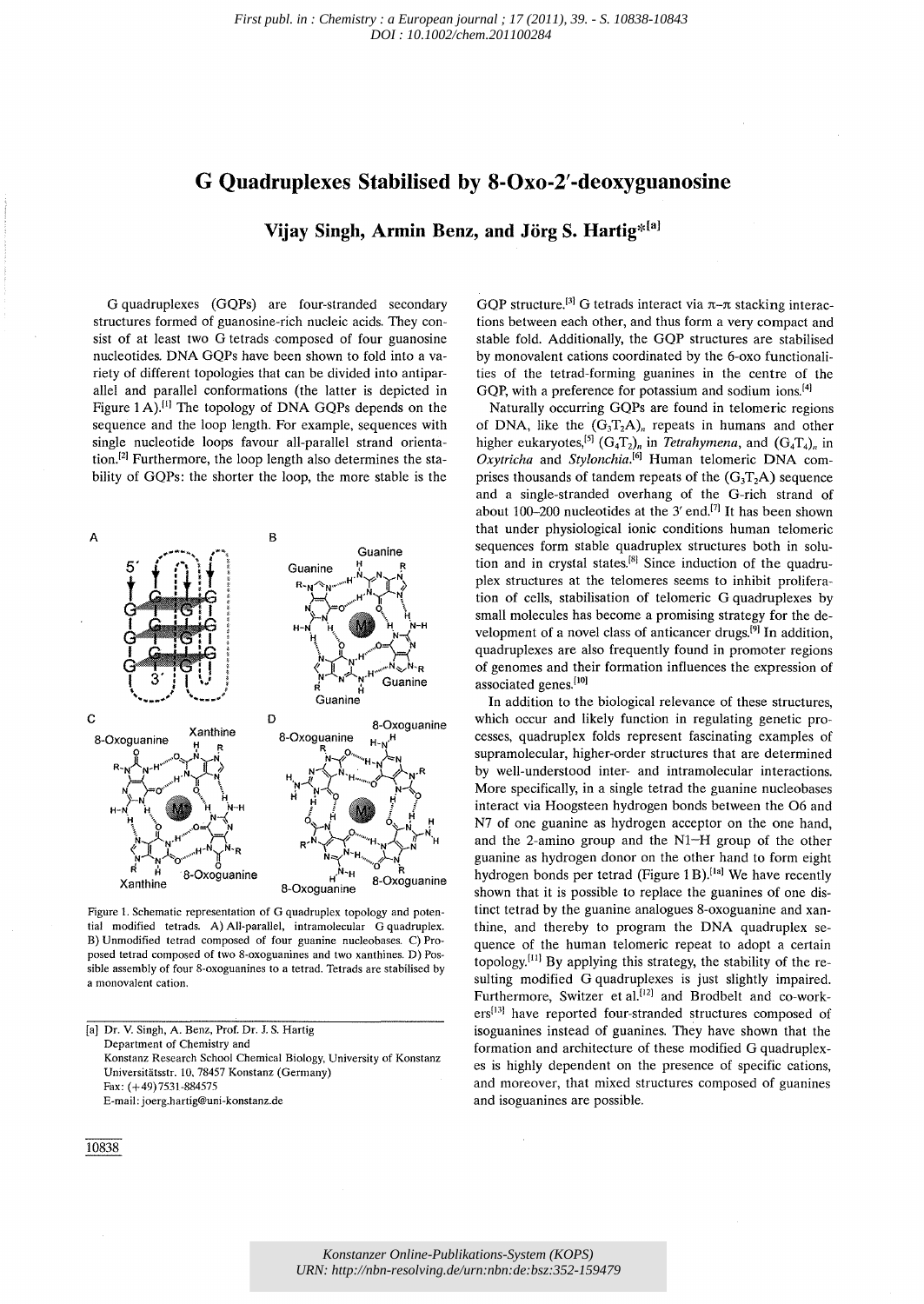In the present work, we report the construction of artificial guanosine analogues containing quadruplexes, one with a tetrad composed of two xanthines and two 8-oxoguanines and another with a tetrad solely composed of 8-oxoguano sines. For this purpose, we have chosen the model quadruplex GQP1 (Table 1) that is known to fold into an all-parallel, intramolecular structure.<sup>[3a,14]</sup> Because of three single-nucleotide propeller loops connecting the G tracks, the structure is very stable and able to form even in the absence of monovalent cations (Figure 1 A). For the first modified sequence (GQP8X) we inserted one pair of xanthines and one pair of 8-oxoguanines instead of the guanines forming the upper tetrad. In contrast to the guanine tetrad, the orientation of two hydrogen bonds is inverted in the GQP8X structure (Figure 1B and C). Nevertheless, these guanine analogues should be able to integrate similarly into the tetrad structure, and thus stabilise the quadruplex formation as it was shown for the quadruplex of the human telomeric repeat.<sup>[11]</sup> In the second modified sequence (GQP8, Table 1) the four positions engaged in a tetrad are composed of 8-oxoguanines exclusively, and we reasoned that it might be formed through stabilisation by a different hydrogen bonding pattern. Hydrogen bonds could form between 08 and N1-H and between N7-H and O6 (Figure 1D). In order to account for this geometry the 8-oxoguanines need to be slightly rotated in comparison to the unmodified ones. However, it should be noted that this proposed tetrad is a mere hypothesis, and more detailed structural investigations are necessary to prove its existence.

| Table 1. Sequences of deoxyoligonucleotides used in this study. |  |
|-----------------------------------------------------------------|--|
|-----------------------------------------------------------------|--|

| Name          | Sequence <sup>[a]</sup>           |
|---------------|-----------------------------------|
| GOP1          | d(GGGTGGGTGGGTGGG)                |
| GOP8X         | d(8GGTXGGT8GGTXGG) <sup>[b]</sup> |
| GOP8          | d(8GGT8GGT8GGT8GG)[b]             |
| <b>GOPC</b>   | d(TGGTTGGTTGGTTGG)                |
| <b>GOPSCR</b> | d(GTGTGTGTGTGTGTGTG)              |

[a] Oligonucleotide sequences are shown in the  $5' \rightarrow 3'$  direction, underlined bases are supposed to participate in tetrads; [b] 8: 8-oxoguanine, X: xanthine.

The DNA sequences were synthesised through standard phosphoramidite solid phase chemistry and purified by HPLC. In order to judge the stability of the folded structures, we also included the sequence GQPl, which forms a very stable all-parallel quadruplex. As further references we designed two sequences, GQPC and GQPSCR (Table 1). In the first control (GQPC) the guanines in the upper tetrad are replaced by thymine; therefore, quadruplex formation is only possible by utilising two tetrads. Hence, GQPC serves as standard for sequences in which the modified segments are not able to form a defined tetrad. Second, a scrambled sequence composed of thymidines and guanosines (GQPSCR) was included in which quadruplex formation should not occur at all.

We analysed the formation of quadruplexes first by circular dichroism (CD) studies (Figure 2). CD spectroscopy is a powerful tool for determining the formation of a GQP and also for measuring the stability by thermal denaturation experiments.<sup>[15]</sup> We applied different buffer conditions for studying the modified sequences: Tris-HCl  $(10 \text{ mm}, \text{pH} 7.5)$ was used as buffer, supplemented as indicated with either 100 mM NaCI or KC!. As expected, GQPl folded into a stable all-parallel quadruplex even in the absence of monovalent cations, and showed a melting temperature of 39°C (Figure 2 and Table 2). In the presence of sodium and potassium the quadruplex was much more stable with melting temperatures of 63°C and above 90°C, respectively. In comparison the control sequence GQPC displayed significantly lower melting temperatures; this is due to the involvement of only two tetrads in quadruplex formation instead of three (Figure 2), and the formation of a quadruplex was only detectable in the presence of potassium. Furthermore, GQPC formed an antiparallel structure in contrast to all other structures observed for GQP1, GQP8X and GQP8. As detailed below, the modified structures showed CD spectra similar to all-parallel structures under all buffer conditions tested, which was indicated by a maximum CD signal at 265 nm and a minimum at 240 nm. From the finding that the sequence GQPC with two thymidines in the loops adopts a different topology it can be concluded that in the modified quadruplexes GQP8X and GQP8 the guanine analogues are not serving as flexible loop nucleotides but instead participate in a tetrad.

In the absence of monovalent cations GQP8X was slightly less stable while GQP8 showed an even increased stability in comparison to the unmodified GQP1 sequence (Figure 2A). The remarkable stability of the structure formed by the DNA with a potentially formed 8-oxo-dG tetrad GQP8, was only slightly increased from 49 to 53°C (Table 1) by the addition of sodium, but the control sequence GQP1 was much more stable (Figure 2B). In the presence of potassium, the CD spectrum of GQP8 showed a broadened peak at 265-270 nm, which might be explained by the presence of more than one distinct structure. Accordingly, the melting curve does not show a well-defined transition. The sequence containing the mixed tetrad, GQP8X, behaved differently. In the absence and in the presence of sodium it only showed moderate stability with melting temperatures of 27 and 42°C, respectively, whereas potassium stabilised the structure to a much larger extend. However, with potassium GQP8X as well showed a melting curve indicative of two transitions with melting points of approximately 50 and 90°C.

We next repeated the CD spectra and stability measurements at different pH conditions. If 8-oxo-dG is involved in the formation of a structure, a different pH dependency is expected. Compared to deoxyguanosine, 8-oxo-deoxyguanosine was characterised by the absence of an acidic  $pK<sub>a</sub>$ .<sup>[16]</sup> Whereas quadruplexes built by dG should be destabilised by acidic conditions due to protonation at N7, this effect should be less pronounced in 8-oxo-dG-containing oligonu-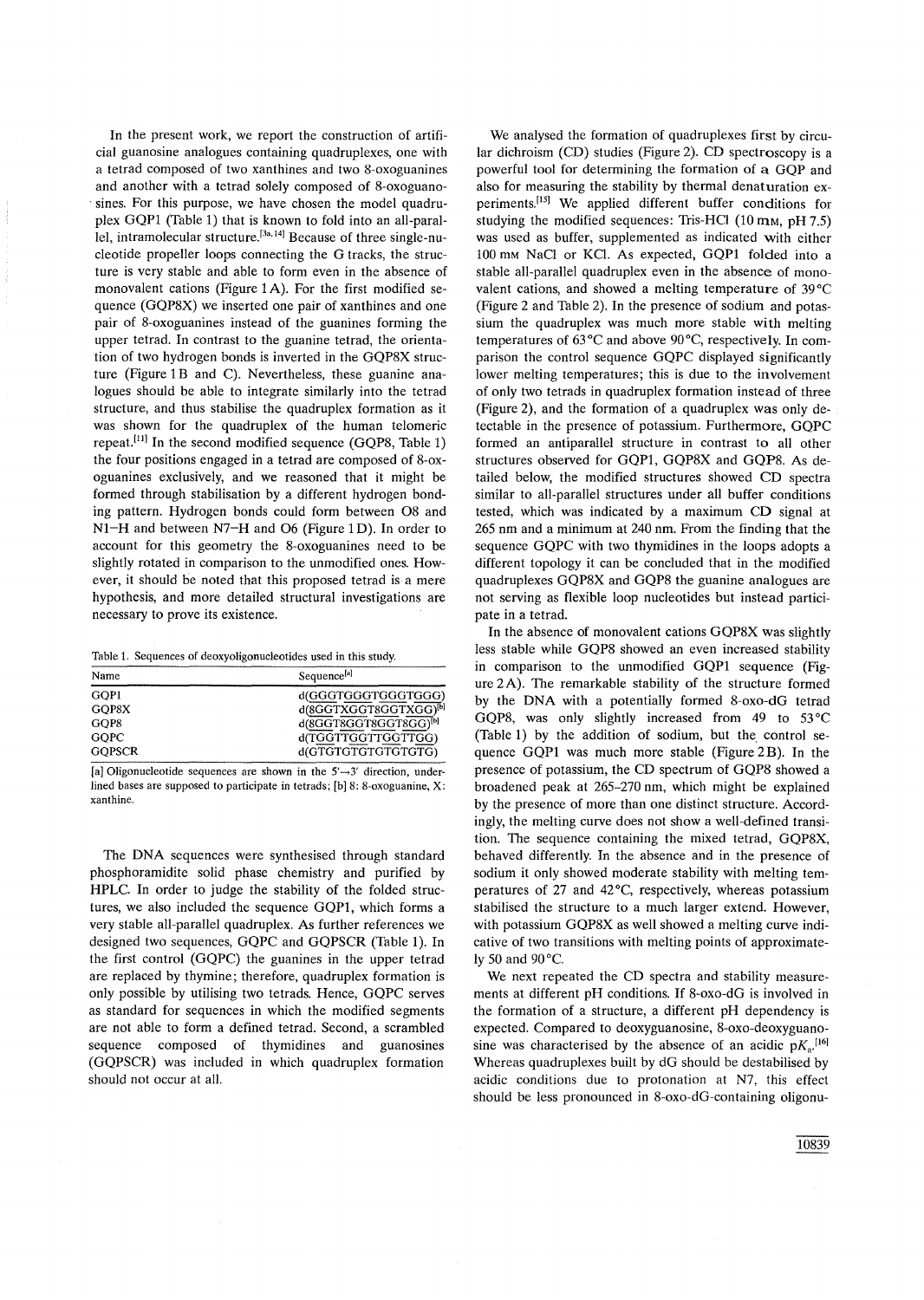

Figure 2. CD spectra and thermal denaturation studies of GQP oligonucleotides. Measurements were carried out with 5  $\mu$ M oligonucleotide in Tris-HCl (10 mm, pH 7.5). A) Buffer only, B) NaCl (100 mm), C) KCl (100 mm). CD spectra (left-hand panels): GQP1 (-----), GQPC ( $...,$ ), GQP8X (----) and GQP8 (--). CD melting experiments (right-hand panels): GQP1 ( $\Box$ ), GQPC ( $\triangle$ ), GQP8X ( $\blacksquare$ ), GQP8 ( $\blacksquare$ ).

Table 2. Melting temperatures of GQPl quadruplexes. Standard deviations were determined by repetition of example measurements and were found to be less than 1°C.

| Name        | Buffer          | Na <sup>+</sup> | K+                                                  |
|-------------|-----------------|-----------------|-----------------------------------------------------|
| GOP1        | 39°C            | 63 °C.          | $>90^{\circ}$ C                                     |
| <b>GOPC</b> | [a]             | [a]             | 28°C                                                |
| GOP8X       | $27^{\circ}$ C. | 42 °C           | $\sim$ 50 and $\sim$ 90 $^{\circ}$ C <sup>[b]</sup> |
| GOP8        | 49 °C           | 53 °C.          | _[a]                                                |

[a] Melting point not detectable due to absence of a stable structure. [b] Not well-defined or more than one transition in melting curve.

cleotides. As shown in Figure 3, the, stability of GQP8 indeed showed only very little pH dependency whereas the unmodified GQPl was drastically destabilised at pH 5 and 6.

In order to analyse whether the sequences are folding into intramolecular quadruplexes, we performed an electrophoretic mobility shift assay (EMSA) in a native polyacrylamide gel (Figure 4). The scrambled GQPSCR oligonucleotide did not fold into a quadruplex structure and as a result could be used as a control of an unfolded sequence. In native gel-shift experiments, intramolecularly folded quadruplexes migrate farther and intermolecular quadruplexes migrate less compared to an unfolded sequence.<sup>[4]</sup> As shown in the EMSA, in the presence of sodium both control sequences (GQPSCR and GQPC) migrated to the same position in the gel representing unfolded oligonucleotides (Figure 4, lanes 1 and 3). This is in accordance to the CD spectroscopy in which GQPC did not show structure formation in Na<sup>+</sup> solution.

10840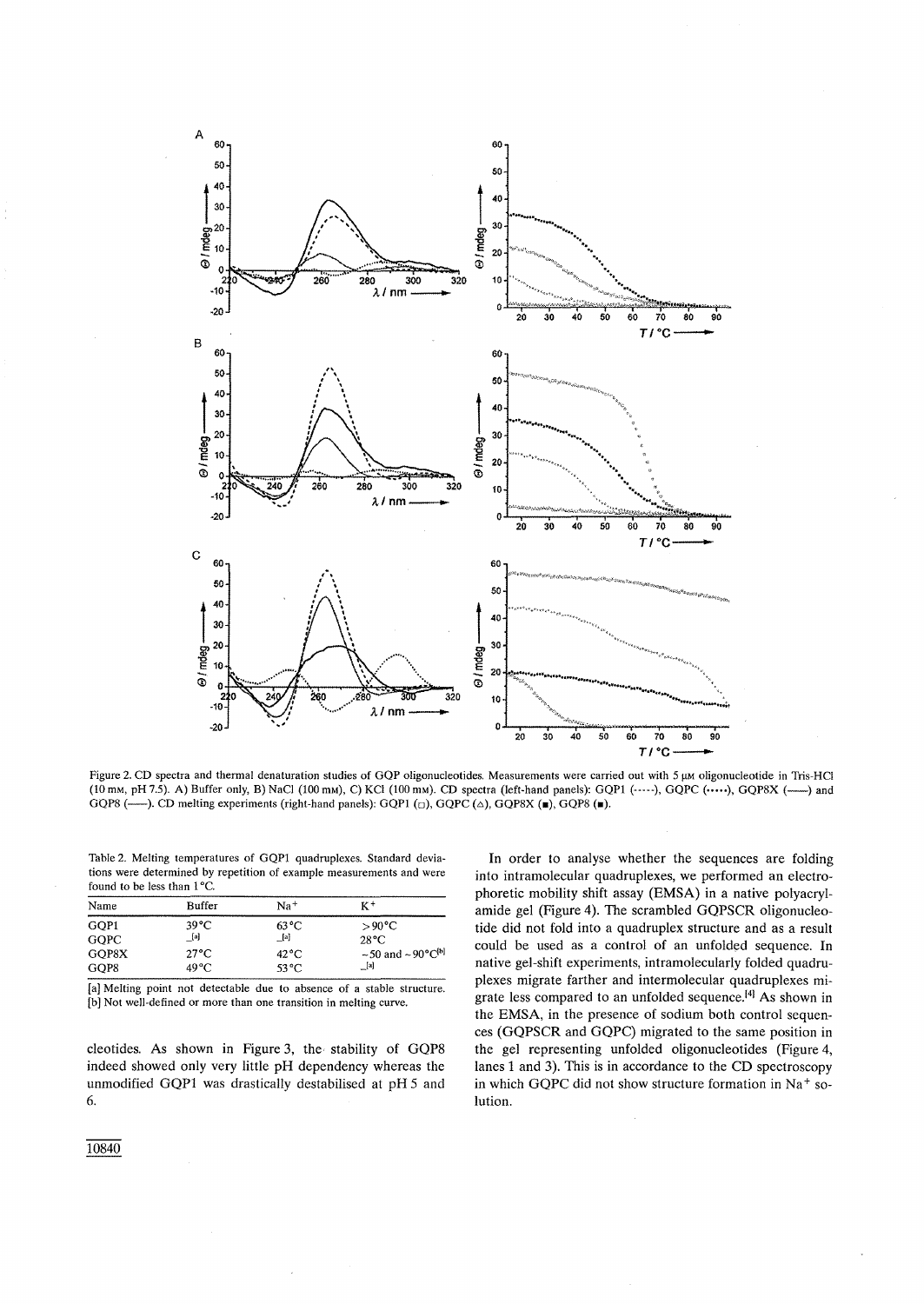

Figure 3. CD spectra and thermal denaturation studies of GQP1 and GQP8 oligonucleotides at different pH values. Measurements were carried out with 5  $\mu$ M oligonucleotide in Tris-HCl (10 mM). A) GQP1, B) GQP8. CD spectra (left-hand panels and CD melting experiments (right-hand panels): pH 5.0 (---), pH 6.0 (pH 7.0 (-----), pH 8.0 (-----), pH 9.0 ( $\bullet$ ), pH 10.0 ( $\bullet$ ).



Figure 4. Electrophoretic mobility shift assay (EMSA) of GQP oligonucleotides in a native polyacrylamide gel (12%) with TBE (1 $\times$ ) and NaCl (100 mM). Lane 1: GQPSCR; lane 2: GQP1; lane 3: GQPC; lane 4: GQP8X; lane 5: GQP8.

Under the conditions of the gel-shift experiment, the unmodified control sequence GQPl seems to form both an intramolecular species represented by a band below the controls and some intermolecular fraction above the control bands. Hence, it seems that GQPl does not fold into a very defined sequence. Support for this observation was also obtained by  ${}^{1}H$  NMR spectroscopy of GOP1 (see below). The EMSA of the modified GOP8X and GOP8 sequences show intramolecular species exclusively as they migrate faster than the unfolded controls; this excludes the formation and stabilisation of intermolecular structures and aggregates.

In order to further investigate the nature of the proposed 8-oxo-dG tetrad in the oligonucleotide GQP8, we carried out IH NMR spectroscopy studies. The unusual tetrad should be identified by differences in the imino proton regions in comparison to the unmodified sequence GQPl. De-

spite screening of conditions, such as buffers, pH, presence of Na<sup>+</sup>, K<sup>+</sup>, and Mg<sup>2+</sup> both sequences did not yield well-resolved NMR spectra; this is likely due to the co-existence of multiple conformations. However, the spectra of GQPl, but not of GQP8, improved at increased temperatures (Figure 5); again this demonstrates the remarkable thermostability of this parallel propeller structure.

In this study we have shown that modified quadruplex units containing both 8-oxo-dG and deoxyxanthosine nucleotides as well as 8-oxo-dG alone support the formation of stable quadruplex structures, and that the stability of these structures is more or less dependent on the presence of monovalent cations, depending on the composition of the modified tetrad. One possible reason for the different behaviour towards the tested

metal ions could be an altered tetrad architecture leading to different channel geometries associated with an altered tendency for cation coordination. Another contribution to this phenomenon could be the fact that 8-oxoguanosine favours the *syn* conformation of the glycosidic bond.<sup>[17]</sup> Thus, the 8oxoguanines would adopt a disfavoured *anti* conformation since all nucleosides in the natural all-parallel quadruplex structure are oriented in this manner.<sup>[1a]</sup> This might be an explanation for the slightly decreased melting temperatures of GQP8X und GQP8 in some cases. The polymorphic structures observed by CD in potassium buffers and in the NMR spectroscopy experiments might also represent distinct quadruplex species that differ in nucleobase orientation, glycosidic bond conformation, etc. More detailed structural investigations will be needed to ultimately prove the formation of the suggested tetrads shown in Figure 1. However, we have shown that the 2'-deoxyguanosine analogues 8-oxo-dG and deoxyxanthosine stabilise the quadruplex fold, and have demonstrated that building blocks other than the natural guanines can contribute to the formation of these interesting supramolecular structures.

## **Experimental Section**

The unmodified DNA sequences were purchased from Metabion (Martinsried, Germany) in HPLC grade while modified DNA sequences were synthesised by standard phosphoramidite chemistry with DMT On protocol by using 8-oxoguanosine and deoxyxanthosine phosphoramidites,

10841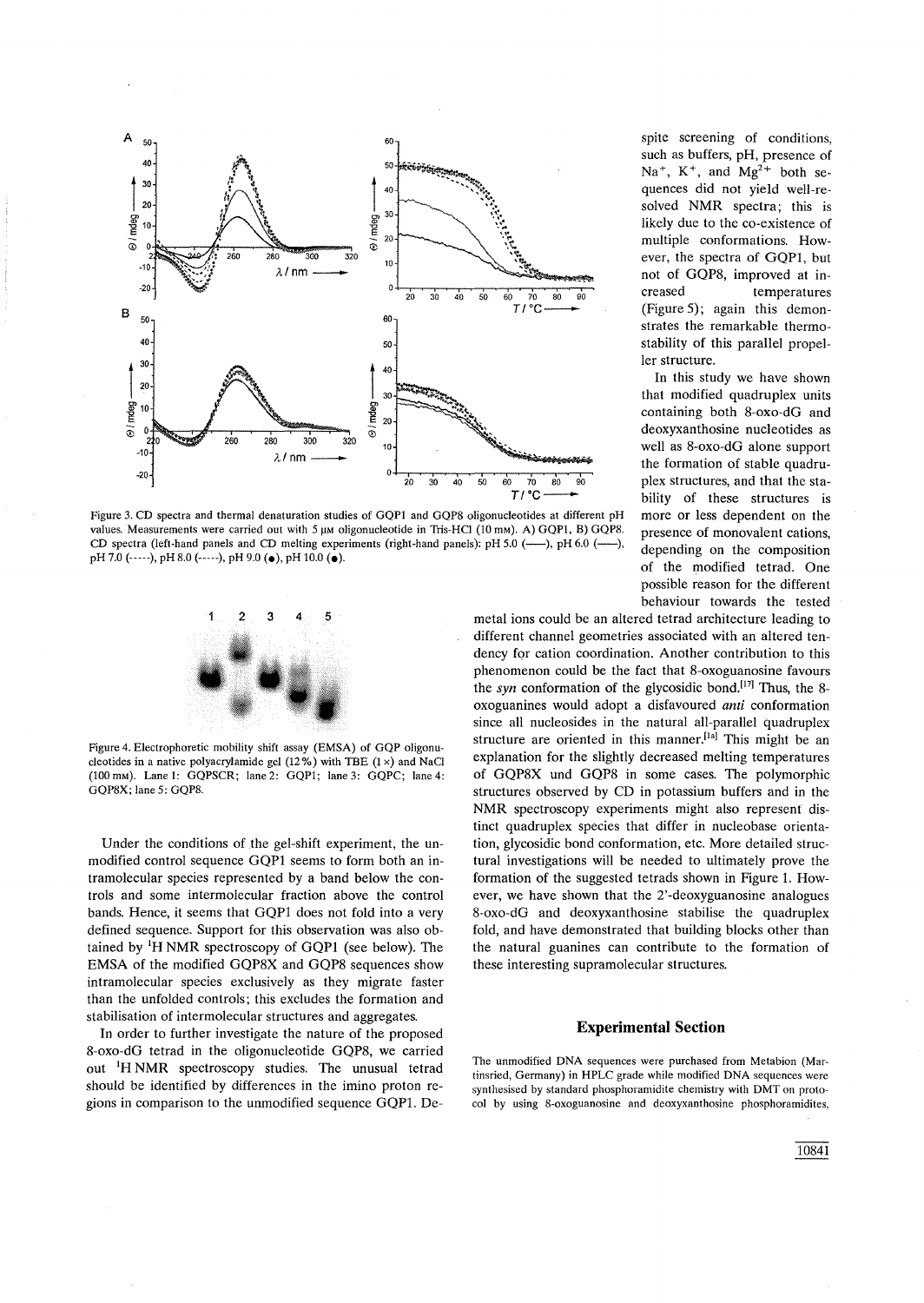

Figure 5. Temperature-dependent NMR spectra of imino protons of GQP1 (300  $\mu$ M) in K<sup>+</sup> (100 mM), pH 7.5, in H<sub>2</sub>O (90%) and D<sub>2</sub>O (10%).

which were purchased from Chemgenes (Wilmington, MA, USA) and Berry and Associates (Dexter, MI, USA), respectively. Synthesised oligonucleotides were deprotected and cleaved with DBU (1 M) and ammonia. The oligonucleotides were purified on a CI8-RP-HPLC column by using a binary gradient of acetonitrile and triethylammonium acetate buffer (0.1 M, pH 7.0). Acetonitrile concentration was increases from 5 to 75 % in 27 min with a flow rate of  $2 \text{ mLmin}^{-1}$ . After the first purification step, the DMT group was removed with AcOH (80%) in  $H<sub>2</sub>O$  and again purified by RP-HPLC. Purified oligonucleotides were analysed by ESI-MS  $(GQPSX: \text{ calcd } 4835.1 \text{ g} \text{ mol}^{-1}, \text{ found } 4835.9 \text{ g} \text{ mol}^{-1}, \text{ GQPS: } \text{ calcd }$  $4865.2$  gmol<sup>-1</sup>, found  $4865.8$  gmol<sup>-1</sup>).

For CD studies, oligonucleotide samples were prepared at  $5 \mu$ M concentration with Tris-HCI (10 mM, pH 7.5) and appropriate metal ions (100 mM NaC! or KC!) were added. Oligonucleotides were annealed by first being heated at 95°C for 2 min and then slowly cooled to 15°C over 2 h. CD spectra were recorded on a lasco 815 spectrometer in cuvettes with a 1 cm path-length, resolution of 0.1 nm, band-width of 1.0 nm and speed of 500 nm min-' at 20°C. Blank spectra of samples containing buffer were subtracted from the test samples. Each spectrum was accumulated five times, averaged and zero-corrected at 320 nm. For thermal denaturation studies the samples were heated from 15 to 95°C with a heating rate of 1°Cmin<sup>-1</sup>. The CD signal at 265 and 290 nm was recorded every 1°C. and the melting temperature was obtained by determining the temperature at the half-maximum decrease of the signal.

For the EMSA experiments the oligonucleotide strands were radioactively labelled and purified by using G25 columns. For native PAGE analysis the 32P-Iabelled oligonucleotides were mixed with 1 vol loading buffer (1 xTBE, 100 mM NaC!, 40%, v/v, glycerol) and were heat-denatured at 95°C for 5 min. After being cooled slowly to room temperature, the samples were analysed on a native polyacrylamide gel  $(12\%)$  at  $20^{\circ}$ C containing NaCI (100 mM) in the TBE running buffer and gel. Visualisation was performed by using phosphor imaging.

For the NMR spectroscopy experiments, DNA samples were lyophilised and redissolved in a buffer containing potassium phosphate (20 mM, pH 7.0) and KC! (70 mM). The sample was heated to 95°C for 5 min and cooled slowly to room temperature. NMR spectra were acquired on a Bruker Avance III 600 MHz spectrometer equipped with a TCI-H/c/N triple resonance cryoprobe. The sample (final concentration 0.3 mM) was dissolved in H<sub>2</sub>O, supplemented with  $10\%$  (v/v) D<sub>2</sub>O as field lock. The spectra were acquired with 32000 data points by using 128 accumulated scans, and processed with an exponential line broadening window function. Solvent suppression was achieved by the WATERGATE sequence.[18]

## **Acknowledgements**

We thank Heiko Möller and Anke Friemel for assistance with the NMR spectroscopy experiments. l.S.H. gratefully acknowledges the *VolkswagenStiftung* for funding a Lichtenberg Professorship. This work was partly funded by the German Excellence Initiative.

Keywords: cation coordination · DNA structures · DNA quadruplexes · hydrogen bonds · supramolecular chemistry